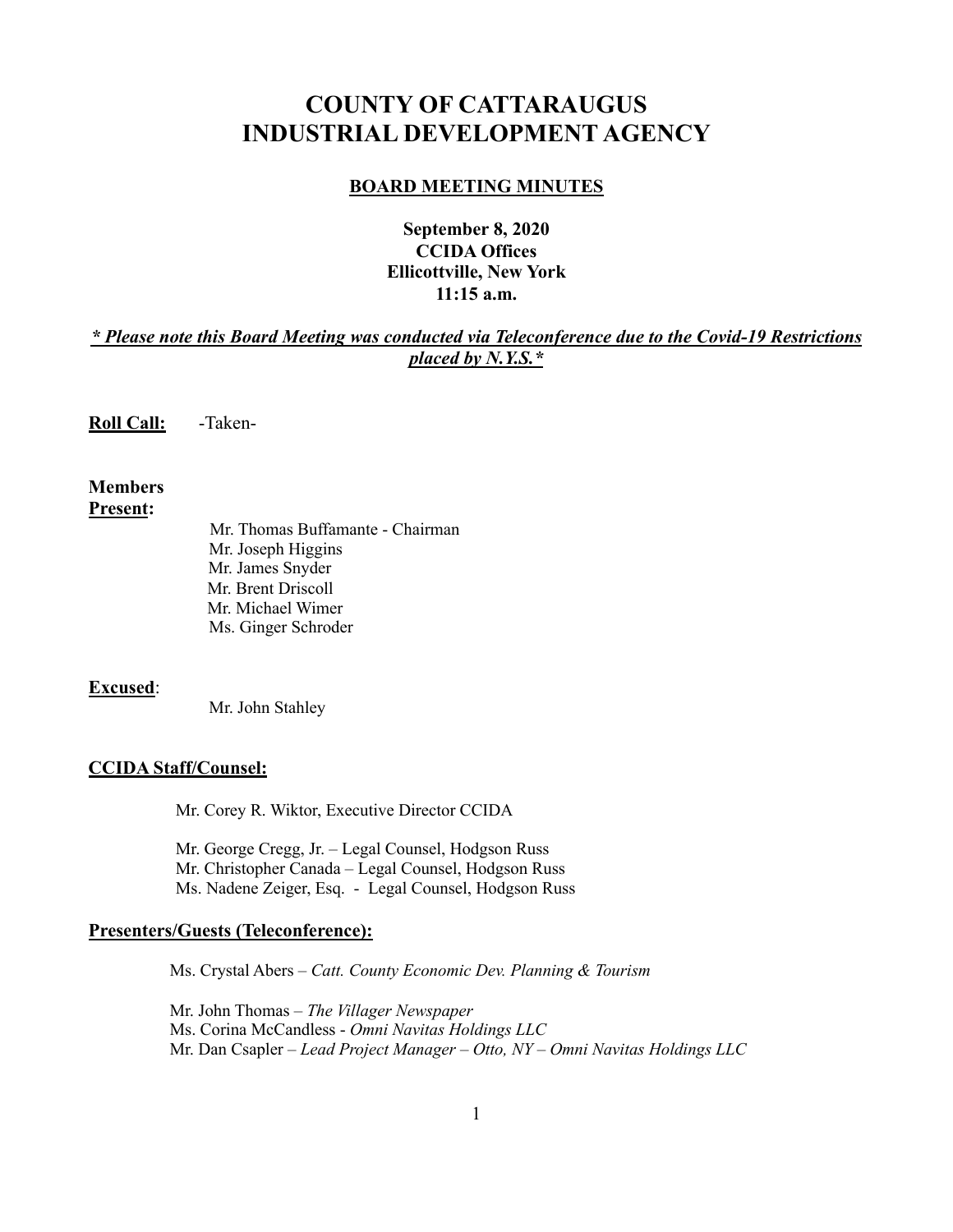Chairman, Thomas Buffamante called the meeting to order at 11:18 a.m.

Mr. Wiktor stated that because of the COVID19 Pandemic we are holding the CCIDA Board Meeting via conference call.

A roll call of the Board of Directors of the CCIDA was taken Mr. Buffamante, Mr. Driscoll, Mr. Higgins, Mr. Snyder, and Mr. Wimer and Ms. Schroder were present. Mr. John Stahley was excused.

## **APPROVAL OF MINUTES**:

**A Motion** was made by James Snyder with a second by Brent Driscoll to accept the July 28, 2020 CCIDA Board Meeting Minutes as presented. **Motion Carried**

## **\*New Applications/Projects\***

## **(#1.) Omni Navitas Renewables LLC – 8613 Dake Hill Rd. Parcel A**

Omni Navitas Renewables LLC is seeking the IDA's assistance pertaining to the proposed construction of a Community based commercial Solar Installation in the Town of Otto, NY. The proposed solar installation will be a 5.0 MW fixed tilt ground mounted solar photovoltaic project.

**-The Total project cost/investment of \$8,680,000**

## **RESOLUTIONS:**

**A Motion** was made by James Snyder, seconded by Thomas Buffamante, **RESOLUTION AUTHORIZING THE EXECUTIVE DIRECTOR OF COUNTY OF CATTARAUGUS INDUSTRIAL DEVELOPMENT AGENCY TO HOLD A PUBLIC HEARING REGARDING A PROPOSED PROJECT TO BE UNDERTAKEN FOR THE BENEFIT OF OMNI NAVITAS RENEWABLES, LLC OBO AN ENTITY TO BE FORMED.** A Roll Call vote was taken, Mr. Buffamante, Mr. Driscoll, Mr. Higgins, Mr. Snyder, Mr. Wimer, and Ms. Schroder voted yes. Mr. Stahley was excused. **Motion Carried.**

**A Motion** was made by James Snyder, seconded by Joseph Higgins, **RESOLUTION DIRECTING THE EXECUTIVE DIRECTOR OF COUNTY OF CATTARAUGUS INDUSTRIAL DEVELOPMENT AGENCY TO TAKE CERTAIN ACTIONS UNDER ARTICLE 8 OF THE ENVIRONMENTAL CONSERVATION LAW IN CONNECTION WITH A PROPOSED PROJECT TO BE UNDERTAKEN FOR THE BENEFIT OF OMNI NAVITAS RENEWABLES, LLC OBO AN ENTITY TO BE FORMED.** A Roll Call vote was taken, Mr. Buffamante, Mr. Driscoll, Mr. Higgins, Mr. Snyder, Mr. Wimer, and Ms. Schroder voted yes. Mr. Stahley was excused. **Motion Carried.**

## **(#2.) OMNI NAVITAS RENEWABLES LLC: 8609 Rear Dake Hill Rd. Parcel B**

Omni Navitas Renewables LLC is seeking the IDA's assistance pertaining to the proposed construction of a Community based commercial Solar Installation in the Town of Otto, NY. The proposed solar installation will be a 5.0 MW fixed tilt ground mounted solar photovoltaic project. This propose solar installation is a community based solar program. **-Total project cost/investment of: \$8,680,000 (+,-)**.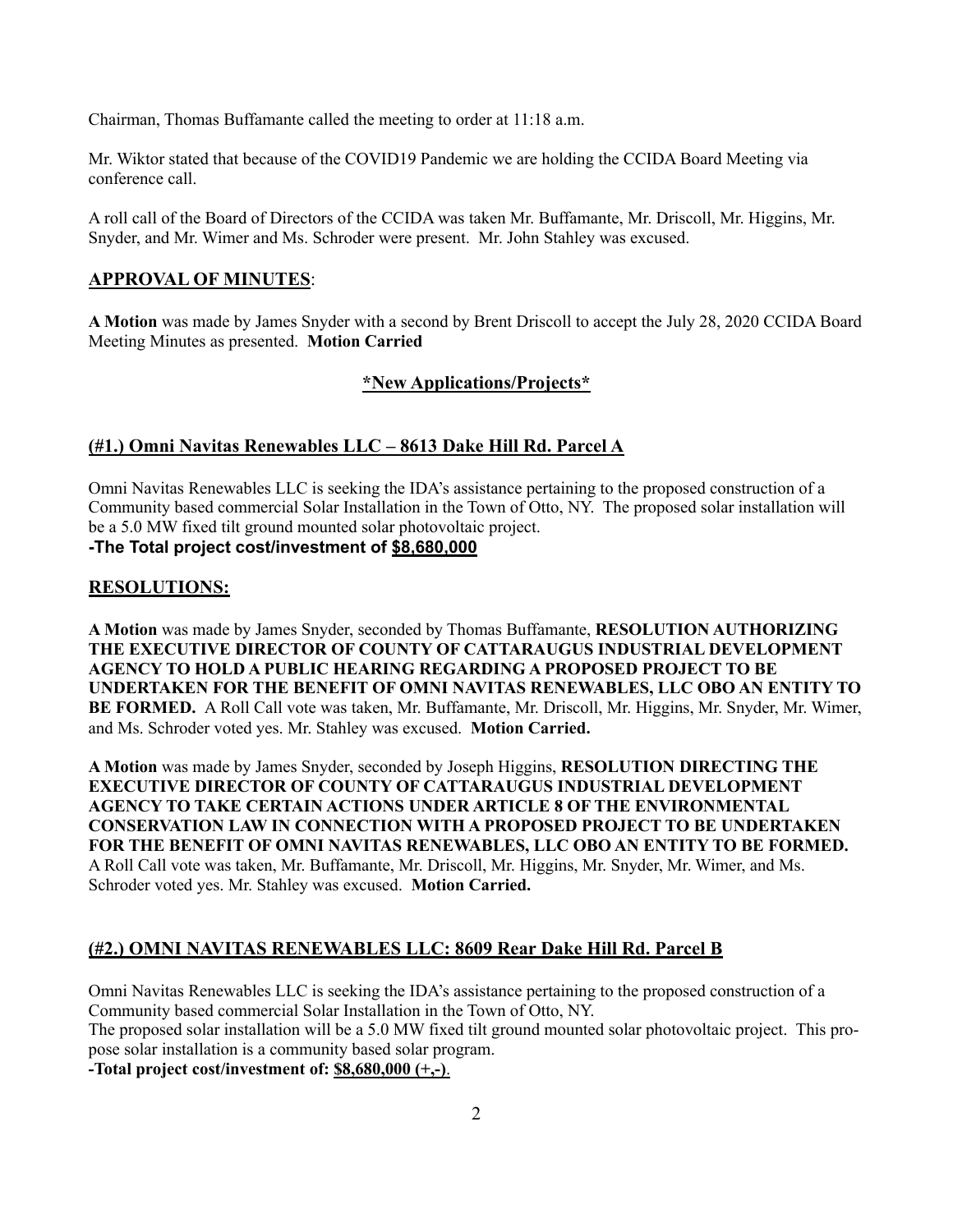**A Motion** was made by James Snyder seconded by Thomas Buffamante, **RESOLUTION AUTHORIZING THE EXECUTIVE DIRECTOR OF COUNTY OF CATTARAUGUS INDUSTRIAL DEVELOPMENT AGENCY TO HOLD A PUBLIC HEARING REGARDING A PROPOSED PROJECT TO BE UNDERTAKEN FOR THE BENEFIT OF OMNI NAVITAS RENEWABLES, LLC O/B/O AN ENTITY TO BE FORMED.** A Roll Call vote was taken, Mr. Buffamante, Mr. Wimer, Mr. Driscoll, Mr. Higgins, Mr. Snyder, and Ms. Schroder voted yes. Mr. Stahley was excused. **Motion Carried.** 

**A Motion** was made by James Snyder, seconded by Joseph Higgins, **RESOLUTION DIRECTING THE EXECUTIVE DIRECTOR OF COUNTY OF CATTARAUGUS INDUSTRIAL DEVELOPMENT AGENCY TO TAKE CERTAIN ACTIONS UNDER ARTICLE 8 OF THE ENVIRONMENTAL CONSERVATION LAW IN CONNECTION WITH A PROPOSED PROJECT TO BE UNDERTAKEN FOR THE BENEFIT OF OMNI NAVITAS RENEWABLES, LLC O/B/O AN ENTITY TO BE FORMED.**  A Roll Call vote was taken, Mr. Buffamante, Mr. Driscoll, Mr. Higgins, Mr. Snyder, Mr. Wimer and Ms. Schroder voted yes. Mr. Stahley was excused **Motion Carried.** 

## **(#3.) OMNI NAVITAS RENEWABLES LLC: 8609 Rear Dake Hill Rd. Parcel C**

Omni Navitas Renewables LLC is seeking the IDA's assistance pertaining to the proposed construction of a Community based commercial Solar Installation in the Town of Otto, NY. The proposed solar installation will be a 5.0 MW fixed tilt ground mounted solar photovoltaic project. This propose solar installation is a community based solar program.

**-Total project cost/investment of: \$8,680,000 (+,-)**.

**A Motion** was made by James Snyder seconded by Thomas Buffamante, **RESOLUTION AUTHORIZING THE EXECUTIVE DIRECTOR OF COUNTY OF CATTARAUGUS INDUSTRIAL DEVELOPMENT AGENCY TO HOLD A PUBLIC HEARING REGARDING A PROPOSED PROJECT TO BE UNDERTAKEN FOR THE BENEFIT OF OMNI NAVITAS RENEWABLES, LLC O/B/O AN ENTITY TO BE FORMED.** A Roll Call vote was taken, Mr. Buffamante, Mr. Wimer, Mr. Driscoll, Mr. Higgins, Mr. Snyder, and Ms. Schroder voted yes. Mr. Stahley was excused. **Motion Carried.** 

**A Motion** was made by James Snyder, seconded by Joseph Higgins, **RESOLUTION DIRECTING THE EXECUTIVE DIRECTOR OF COUNTY OF CATTARAUGUS INDUSTRIAL DEVELOPMENT AGENCY TO TAKE CERTAIN ACTIONS UNDER ARTICLE 8 OF THE ENVIRONMENTAL CONSERVATION LAW IN CONNECTION WITH A PROPOSED PROJECT TO BE UNDERTAKEN FOR THE BENEFIT OF OMNI NAVITAS RENEWABLES, LLC O/B/O AN ENTITY TO BE FORMED.**  A Roll Call vote was taken, Mr. Buffamante, Mr. Driscoll, Mr. Higgins, Mr. Snyder, Mr. Wimer and Ms. Schroder voted yes. Mr. Stahley was excused **Motion Carried.** 

#### **(4.) Omni Navitas Renewables LLC: - 4578 Felton Hill Road, West-**

Omni Navitas Renewables LLC is seeking the IDA's assistance pertaining to the proposed construction of a Community based commercial Solar Installation in the Town of Machias, NY. The proposed solar installation will be a 5.0 MW fixed tilt ground mounted solar photovoltaic project. This propose solar installation is a community based solar program.

**-Total project cost/investment of: \$8,496,232 (+,-)**.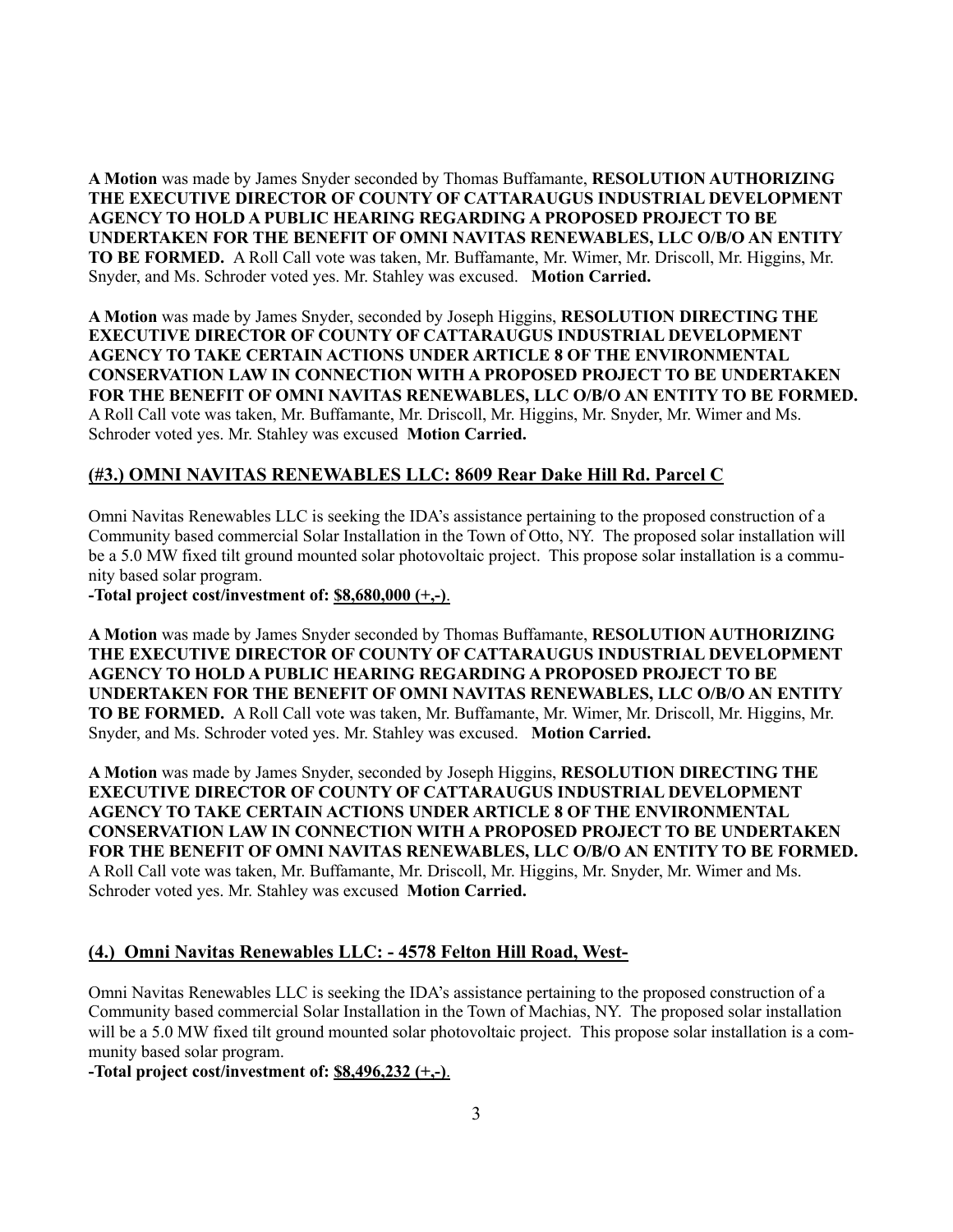## **Resolutions:**

**A Motion** was made by James Snyder, seconded by Thomas Buffamante, **RESOLUTION AUTHORIZING THE EXECUTIVE DIRECTOR OF THE COUNTY OF CATTARAUGUS INDUSTRIAL DEVELOPMENT AGENCY TO HOLD A PUBLIC HEARING REGARDING A PROPOSED PROJECT TO BE UNDERTAKEN FOR THE BENEFIT OF GSPP 4578 FELTON HILL ROAD WEST, LLC.** A Roll Call vote was taken, Mr. Buffamante, Mr. Driscoll, Mr. Higgins, Mr. Snyder, Mr. Wimer, and Ms. Schroder voted yes. Mr. Stahley was excused. **Motion Carried** 

**A Motion** was made by James Snyder, seconded by Joseph Higgins, **RESOLUTION DIRECTING THE EXECUTIVE DIRECTOR OF THE COUNTY OF CATTARAUGUS INDUSTRIAL DEVELOPMENT AGENCY TO TAKE CERTAIN ACTIONS UNDER ARTICLE 8 OF THE ENVIRONMENTAL CONSERVTION LAW IN CONNECTION WITH A PROPOSED PROJECT TO BE UNDERTAKEN FOR THE BENEFIT OF GSPP 4578 FELTON HILL ROAD WEST, LLC.** A Roll Call vote was taken, Mr. Buffamante, Mr. Driscoll, Mr. Higgins, Mr. Snyder, Mr. Wimer, and Ms. Schroder voted yes. Mr. Stahley was excused. **Motion Carried** 

## **(5.) Omni Navitas Renewables LLC: - 4578 Felton Hill Road, East-**

Omni Navitas Renewables LLC is seeking the IDA's assistance pertaining to the proposed construction of a Community based commercial Solar Installation in the Town of Machias, NY. The proposed solar installation will be a 5.0 MW fixed tilt ground mounted solar photovoltaic project. This propose solar installation is a community based solar program.

**-Total project cost/investment of: \$8,780,000 (+,-)**.

#### **Resolutions:**

**A Motion** was made by James Snyder, seconded by Thomas Buffamante, **RESOLUTION AUTHORIZING THE EXECUTIVE DIRECTOR OF THE COUNTY OF CATTARAUGUS INDUSTRIAL DEVELOPMENT AGENCY TO HOLD A PUBLIC HEARING REGARDING A PROPOSED PROJECT TO BE UNDERTAKEN FOR THE BENEFIT OF GSPP 4578 FELTON HILL ROAD EAST, LLC.** A Roll Call vote was taken, Mr. Buffamante, Mr. Driscoll, Mr. Higgins, Mr. Snyder, Mr. Wimer, and Ms. Schroder voted yes. Mr. Stahley was excused. **Motion Carried** 

**A Motion** was made by James Snyder, seconded by Joseph Higgins, **RESOLUTION DIRECTING THE EXECUTIVE DIRECTOR OF THE COUNTY OF CATTARAUGUS INDUSTRIAL DEVELOPMENT AGENCY TO TAKE CERTAIN ACTIONS UNDER ARTICLE 8 OF THE ENVIRONMENTAL CONSERVTION LAW IN CONNECTION WITH A PROPOSED PROJECT TO BE UNDERTAKEN FOR THE BENEFIT OF GSPP 4578 FELTON HILL ROAD EAST, LLC.** A Roll Call vote was taken, Mr. Buffamante, Mr. Driscoll, Mr. Higgins, Mr. Snyder, Mr. Wimer, and Ms. Schroder voted yes. Mr. Stahley was excused. **Motion Carried**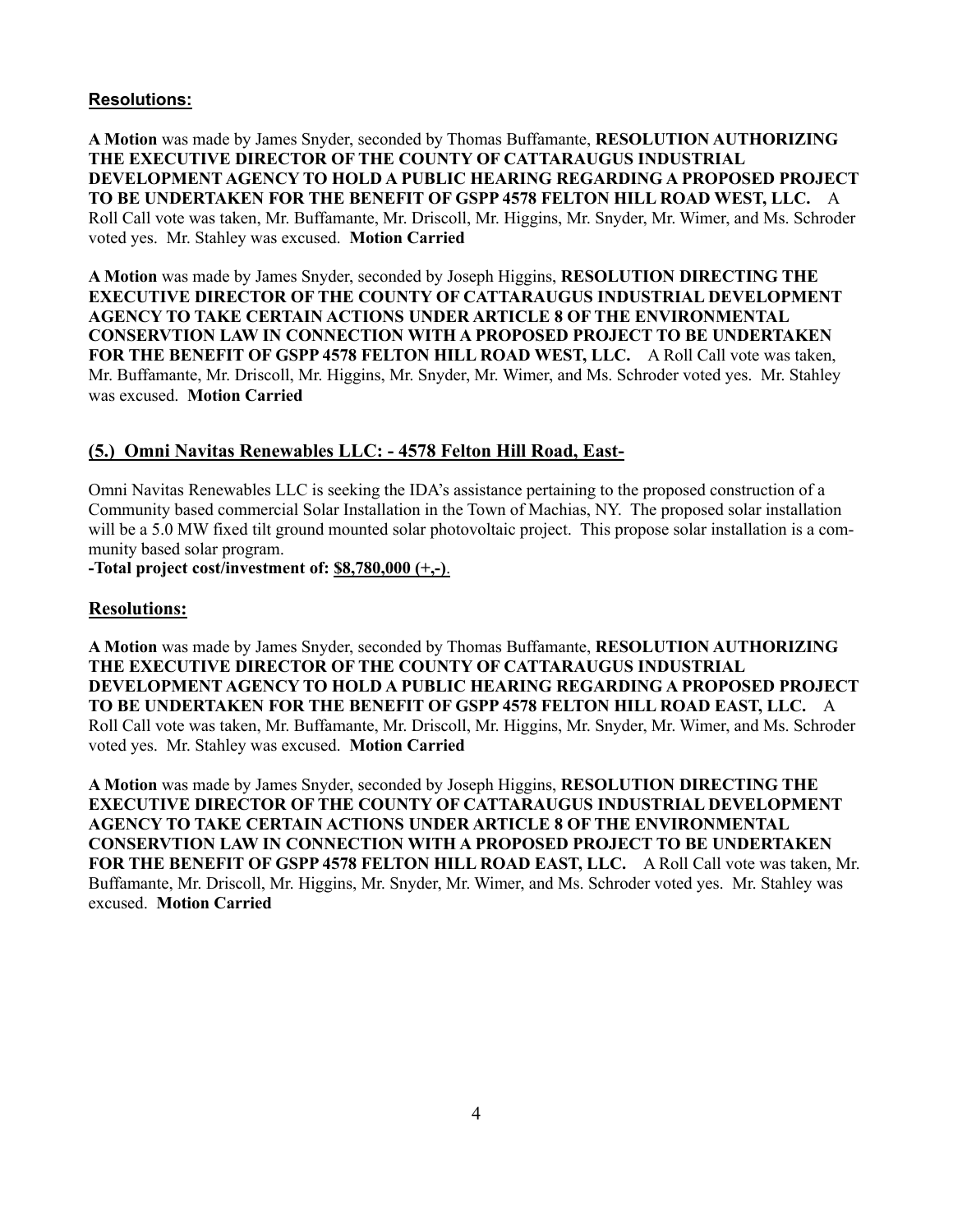## **\*Resolutions from a Prior Application/Project that is in Process\***

## **(1.) Machias PV, LLC/RIC:**

Machias PV, LLC had submitted an application to the CCIDA at the July 28, 2020, Board of Directors Meeting regarding their proposed project in Machias, NY. A Public Hearing was held Machias Town Office and also via conference call on **August 25, 2020 at 10:00 AM.** Minutes were included in the Board of Directors packets for Board Members review.

Mr. Buffamante asked Mr. Wiktor if he had the support letter from the Town of Machias in regards to this particular project. Mr. Snyder suggested securing two (2) letters from the Towns, one to have the CCIDA start their process and that the Town is aware of the Project being proposed in their Town. The second letter would be secured prior to the CCIDA the Final SEQR and Approving Resolutions or a PILOT being issued.

Ms. Schroder stated that the CCIDA is in the planning stages in regards to the Solar Projects and stated that we need to be consistent with how we treat each project. The CCIDA Board has had an onslaught of Solar Projects and are experiencing growing pains as we make our way through the process.

It was decided after discussion to hold the Approving Resolution for Machias PV, LLC until the October 20, 2020 CCIDA Board meeting so that a letter of support can be secured from the Town Board of Machias.

#### **Resolution:**

**A Motion** was made by Joseph Higgins, seconded by Michael Wimer, **RESOLUTION DETERMINING THAT ACTION TO UNDERTAKE A PROPOSED PROJECT FOR THE BENEFIT OF MACHIAS PV, LLC WILL NOT HAVE A SIGNIFICANT EFFECT ON THE ENVIRONMENT.** A Roll Call vote was taken, Mr. Buffamante, Mr. Driscoll, Mr. Higgins, Mr. Snyder, Mr. Wimer, and Ms. Schroder voted yes. Mr. Stahley was excused. **Motion Carried** 

#### **(2.) Omni Navitas Renewables LLC formally GSPP 4474 – Birch Run Road, LLC.:**

Omni Navitas Renewables LLC which was formally GSPP 4474 – Birch Run Road LLC. had submitted an application to the CCIDA at the June 9, 2020, Board of Directors Meeting regarding their proposed project in Allegany, NY. A Public Hearing was held at the CCIDA Offices in Ellicottville via conference call **on May 29, 2020 at 10:00 AM.** Cory McCandless the Developer was on the conference call to answer any questions. For the record there were no other people on the call in regards to this proposed project. Minutes were included in the Board of Directors packets for Board Members review.

Mr. Wiktor stated that the Negative Declaration SEQR was issued by the Town of Allegany in January 2020 in regards to this project.

Mr. Buffamante asked Cory McCandless how it would affect Omni if this project was not given the Final Approval until the October meeting. Cory stated that it would be very detrimental to Omni as they have been working on this since January and are looking to get the PILOT completed.

Mr. Driscoll suggested that Corey get a letter from the Town prior to closing in respect to this project only because this was in process prior to the requirement of the two (2) letters.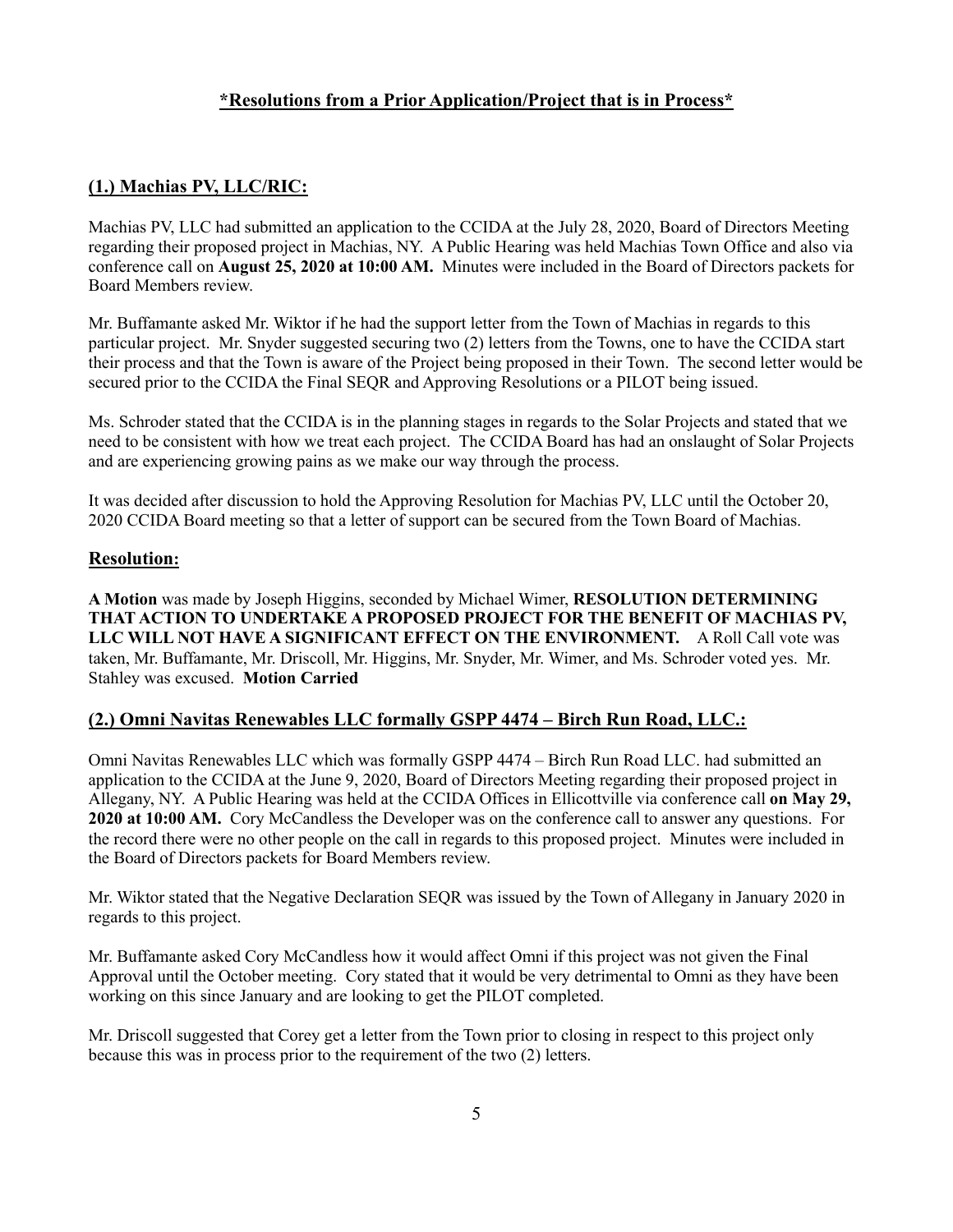Mr. Chris Canada stated that the revised UTEP that was done has new wording included that states a letter from the taxing jurisdiction will be obtained. The requirement of obtaining the letter is not time specific meaning at the start of the process or prior to benefits being issued.

Ms. Schroder stated that she thought she remembered a Resolution from a past meeting in regards to getting the Town's support of each Solar Project prior to the CCIDA taking any action.

Mr. Buffamante stated that he would like to have a written process in regards to accepting Solar Project applications. Mr. Wiktor stated that he will have the written procedure for accepting Solar Projects by the October 20, 2020 meeting.

Mr. Chris Canada asked if the Board is asking for two (2) letters from each project or just Solar Projects prior to starting the IDA process or issuing benefits?

Mr. Snyder stated that he feels having the Town involved in the process, providing letters to the CCIDA gives the Towns awareness of where we are in the process. Many of the Towns and also the County are not educated on what the CCIDA does and how the CCIDA can assist with projects.

Mr. Brent Driscoll asked if George Cregg, Jr. would state how the Resolution should be worded in regards to this particular projects approval at this time, due to the fact that this application was originally submitted in January 2020 prior to when our general rule went into effect.

**Mr. George Cregg, Jr. stated that the Resolution would be granting an exception on this particular project from our general rule that we require a letter before adoption of approval resolution. This exception has been based on the fact this project applied in January before the general rule was applied by the CCIDA Board to all solar projects.** 

#### **Resolutions:**

**A Motion** was made by Brent Driscoll, seconded by Joseph Higgins, **RESOLUTION ACCEPTING THE DETERMINATION BY THE ALLEGANY TOWN PLANNING BOARD TO ACT AS LEAD AGENCY FOR THE ENVIRONMENTAL REVIEW OF THE OMNI NAVITAS RENEWABLES, LLC PROJECT AND ACKNOWLEDGING RECEIPT OF THE NEGATIVE DECLARATION ISSUED WITH RESPECT THERETO.** A Roll Call vote was taken, Mr. Buffamante, Mr. Driscoll, Mr. Higgins, Mr. Wimer, Mr. Snyder, and Ms. Schroder voted yes. Mr. Stahley was excused. **Motion Carried**.

**A Motion** was made by James Snyder, seconded by Brent Driscoll, **RESOLUTION AUTHORIZING EXECUTION OF DOCUMENTS IN CONNECTION WITH A LEASE/LEASEBACK TRANSACTION FOR THE PROJECT FOR OMNI NAVITAS RENEWABLES, LLC (THE "COMPANY") A** Roll Call vote was taken, Mr. Buffamante, Mr. Driscoll, Mr. Higgins, Mr. Snyder, Mr. Wimer, and Ms. Schroder voted yes. Mr. Stahley was excused. **Motion Carried.** 

# **(3.) Essential American Products, Inc.:**

Essential American Projects, Inc. had submitted an application to the CCIDA at the July 28, 2020 Board of Directors Meeting regarding their proposed project in Ellicottville, NY. A Public Hearing was held at the CCIDA Offices in Ellicottville **on September 2, 2020 at 9:30 AM.** Minutes were included in the Board of Directors packets for Board Members review.

Mr. Wiktor stated that this project has nothing to do with SteelBound Brewery, it involves four (4) partners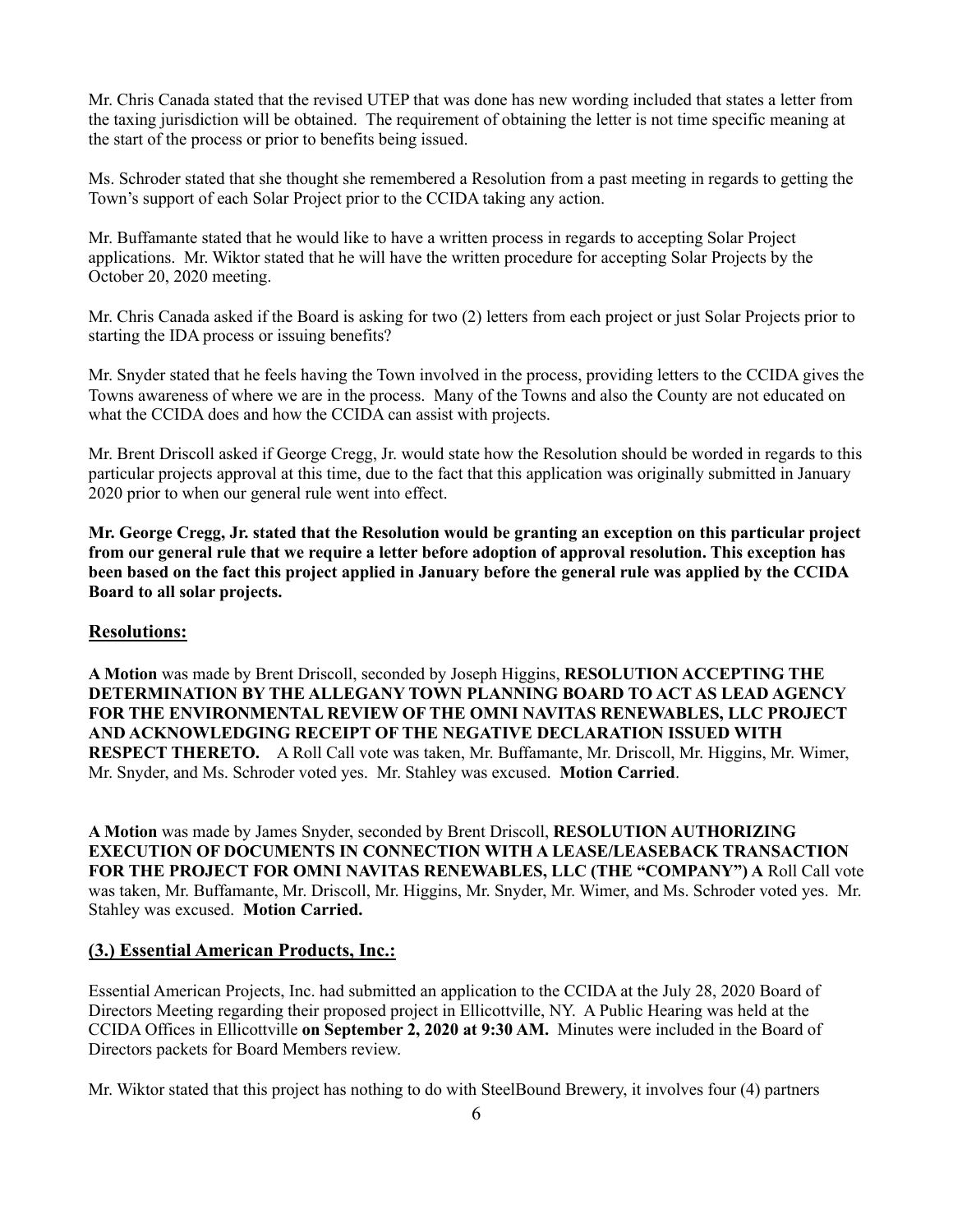constructing an addition to manufacture approved FDA – currently have their application in to produce/manufacture PPE products here in Ellicottville, NY. Some of the products they plan to produce will be hand antiseptic, hand sanitizer, lotions, wipes.

# **Resolutions:**

**A Motion** was made by James Snyder, seconded by Joseph Higgins, **RESOLUTION DETERMINING THAT ACTION TO UNDERTAKE A PROPOSED PROJECT FOR THE BENEFIT OF ESSENTIAL AMERICAN PRODUCTS INC. WILL NOT HAVE A SIGNIFICANT EFFECT ON THE ENVIRONMENT.** A Roll Call vote was taken, Mr. Buffamante, Mr. Driscoll, Mr. Higgins, Mr. Snyder, and Ms. Schroder voted yes. Mr. Stahley was excused, Mr. Wimer abstained. **Motion Carried (**Mr. Wimer stated that CCB does business with SteelBound Brewery LLC, however he does not have any financial interest in the Company or this particular project.)

**A Motion** was made by James Snyder, seconded by Ginger Schroder, **RESOLUTION AUTHORIZING EXECUTION OF DOCUMENTS IN CONNECTION WITH A LEASE/LEASEBACK TRANSACTION FOR THE PROJECT FOR ESSENTIAL AMERICAN PRODUCTS INC. (THE "COMPANY") A** Roll Call vote was taken, Mr. Buffamante, Mr. Driscoll, Mr. Higgins, Mr. Snyder, and Ms. Schroder voted yes. Mr. Stahley was excused, Mr. Wimer abstained. **Motion Carried (**Mr. Wimer stated that CCB does business with SteelBound Brewery LLC, however he does not have any financial interest in the Company or this particular project.)

# **(4.) West Valley Solar, LLC.:**

West Valley Solar has asked for the CCIDA to extend their construction period and completion date due to wetlands issues and the Covid 19 pandemic which has heavily delayed construction. This Resolution if the CCIDA Board agrees, would extend West Valley Solar construction period and final completion date to June 30, 2022. This project did "close" with the IDA in January of 2020.

## **Resolution:**

**A Motion** was made by Brent Driscoll, seconded by James Snyder, **RESOLUTION AUTHORIZING THE EXECUTION BY THE COUNTY OF CATTARAUGUS INDUSTRIAL DEVELOPMENT AGENCY OF A CERTAIN MOFIFICATION AGREEMENT IN CONNECTION WITH THE WEST VALLEY SOLAR LLC PROJECT.** A Roll Call vote was taken, Mr. Buffamante, Mr. Driscoll, Mr. Higgins, Mr. Snyder, Mr. Wimer, and Ms. Schroder voted yes. Mr. Stahley was excused. **Motion Carried**

## **FINANCIAL REPORT:**

The IDA had income in the month of **July 2020 of \$750.00** which was the application fee from RIC Energy. **August** income was **\$4,994.00** from sales tax letter for Win Sum Ski Crop.

**A Motion** was made by Brent Driscoll, seconded by Joseph Higgins to approve the Financial Reports for **July and August 2020** as prepared. ALL in Favor **Motion Carried**

We are working on closing documents for the purposes of closing  $\&$  issuing project benefits thirteen (13) projects at this time. We hope to have these closed within the 4<sup>th</sup> Quarter of 2020.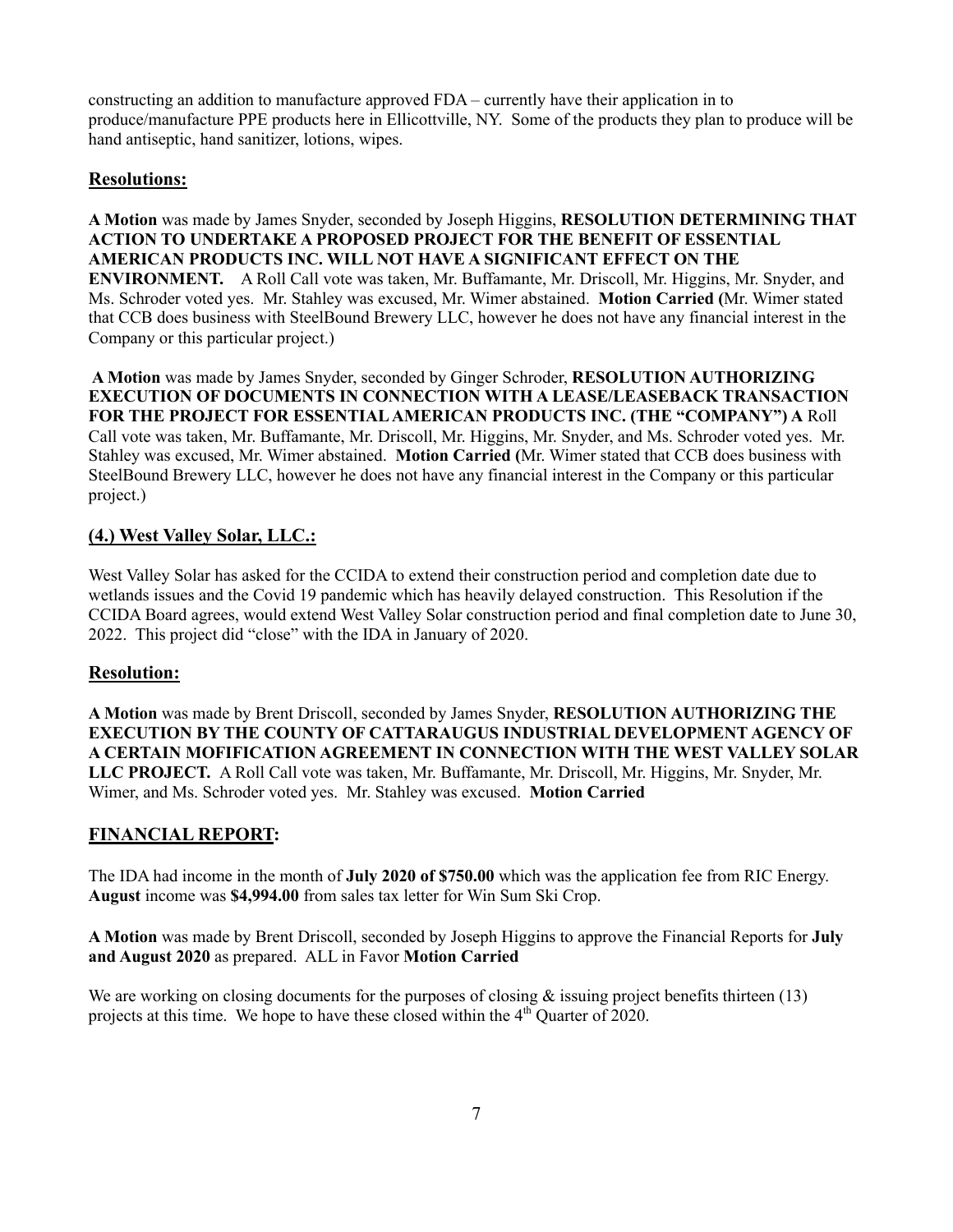Mr. Snyder asked if Corey Wiktor would generate a letter to all City's, Towns, Villages in regards to asking if they had a listing of any property available that would be feasible for a Solar array or installation. This could possibly be beneficial to the taxing jurisdictions and also the County. Mr. Wiktor said he thought that was an excellent idea and would look into getting a letter drafted and the mailing list ready. The Towns would be eligible for building permit fees, host community agreements, lease payments (currently approx. \$1,500/acre).

#### **\*Executive Directors Reports:**

*Due to time constraints with conducting the meeting via Conference Call, if anyone has any questions on the items listed in the Executive Directors Report please contact Corey Wiktor via e-mail or cell phone***.**

#### **-Internal (IDA Meetings/Discussions):**

 $\checkmark$  **COVID 19 Virus Update:** Corey will give an update on the Coronavirus that has been impacting the day to day operations with many businesses/firms in Cattaraugus County.

We still have been in weekly contact with our State and Federal elected Leaders and also with Empire State Development on fielding questions, concerns and issues that some Companies are facing during this crisis.

We have conveyed various new loan programs from the SBA to our business contacts within the County, and have kept in touch with the County economic development, STW, WIB, multiple Loan Boards, etc. We will continue to stay on top of this and keep our business apprised of any and all programs that may be eligible for during these very trying, challenging and ever-changing times.

- ! *Weekly CCIDA Stakeholder Updates and email blasts, special Covid-19 Tab on our website.*
- ! Corey has been added to Congressmen Reed's "*Regional Economic Recovery Team".* Various meetings have been conducted to date.
- $\checkmark$  Corey was also added to the WNY Regional Council Work Group for Advanced Manufacturing. Multiple meetings have been conducted to date with a plan to be assist our manufacturing base in the Covid 19 Pandemic rears back up.
- $\checkmark$  Weekly conference calls with NYS & Federal Officials along with our County and local economic development partners.
- $\checkmark$  Started back with in person meetings with businesses in the County/Region. It's a nice change from calls and Zoom meetings. We have reached out to over 130+ businesses directly since this pandemic started some 5 months ago.
- $\checkmark$  Property tours and Cattaraugus County Development story for Business First with Jim Fink. All day event planned for September  $10<sup>th</sup>$  on recent projects, highlights, etc.
- $\checkmark$  OGH Conference calls for updates on Covid-19 and various sectors within the County.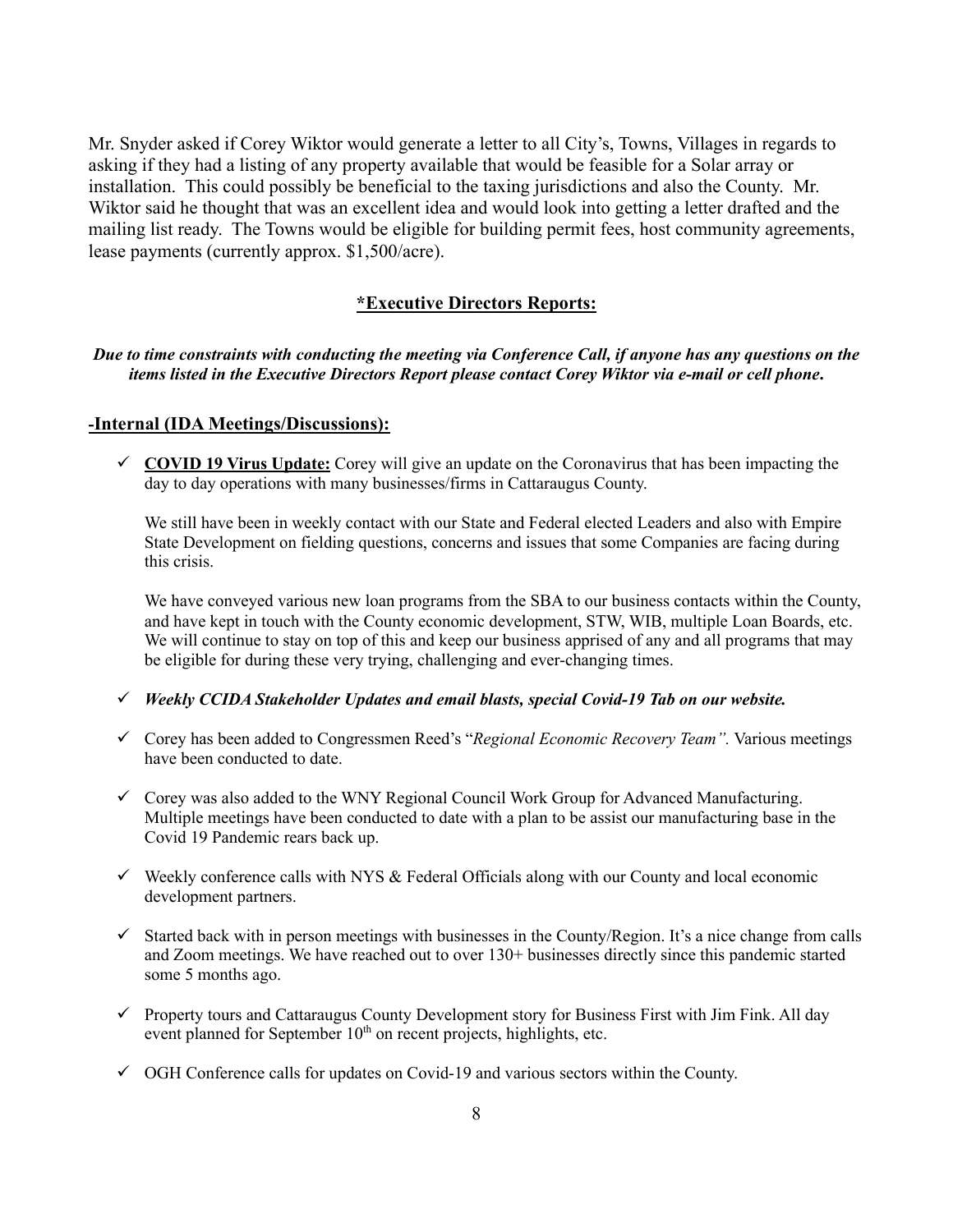- $\checkmark$  Attended the monthly OBDC Board Meetings.
- $\checkmark$  Railroad meeting and various property inspections with Bob Dingman. We may be looking to sell a parcel of land to an immediate neighbor that has sat idle for decades and is considered "excess property". More to come on this proposal.
- $\checkmark$  Met with Bill Heim from House of Steel regarding a small project that he is considering for his business. This would be the second phase of his original project in 2019.
- $\checkmark$  Had a conference call with the Angel Fund for an update. A follow up call is planned for September. The Fund is operational to date.
- $\checkmark$  Attended a second WRC Loan Meeting. We in fact passed a loan for a recent IDA referred customer and project. An adaptive Reuse Project in Olean will be underway very shortly.
- $\checkmark$  Attended another Ellicottville Town Board meeting to review the IDA's PILOT and the various past solar projects that we have been party to.
- $\checkmark$  Zoom meeting with ESD regarding a business proposed in Olean.
- $\checkmark$  Had a meeting with a local developer in regards to a proposed Adaptive Reuse project that they are considering in the Village of Ellicottville.
- $\checkmark$  Had a dinner meeting with Richard Schechter regarding the proposed Amazon project. We have submitted various properties and have a few follow up meetings with respect to this proposed project.
- $\checkmark$  Did an interview with Channel 2 and Time Warner Cable regarding the proposed Amazon project. More to come on this. We've had many discussions on this proposed project.
- $\checkmark$  Met with Greg Sehr and Chris Dirr regarding a possible "Workforce Housing Project". More to come on this. We are looking at a parcel in Ellicottville with a local developer. This is much needed within the County!
- $\checkmark$  Met with Earl Wells from E3 Communications.
- $\checkmark$  Met with a local commercial realtor and toured a few available buildings in the County. The realtor has a client looking for available warehousing space. More to come.
- $\checkmark$  We had a Zoom meeting between Chautauqua Cattaraugus and Allegany Counties to discuss updates and programs relating to how well businesses are doing throughout this pandemic that is affecting us all.
- $\checkmark$  Continued discussion about a proposed project in the City of Olean, that would be unique to the Region. More to come on this.
- $\checkmark$  I was on a webinar relating to various new loans and incentives that ESD has released. We are working on a proposed Covid-19 project that may receive additional benefit from the State.
- $\checkmark$  Had a Zoom meeting with a financial analyst who has been hired by a local company and is putting together numbers on a proposed expansion project. More to come on this.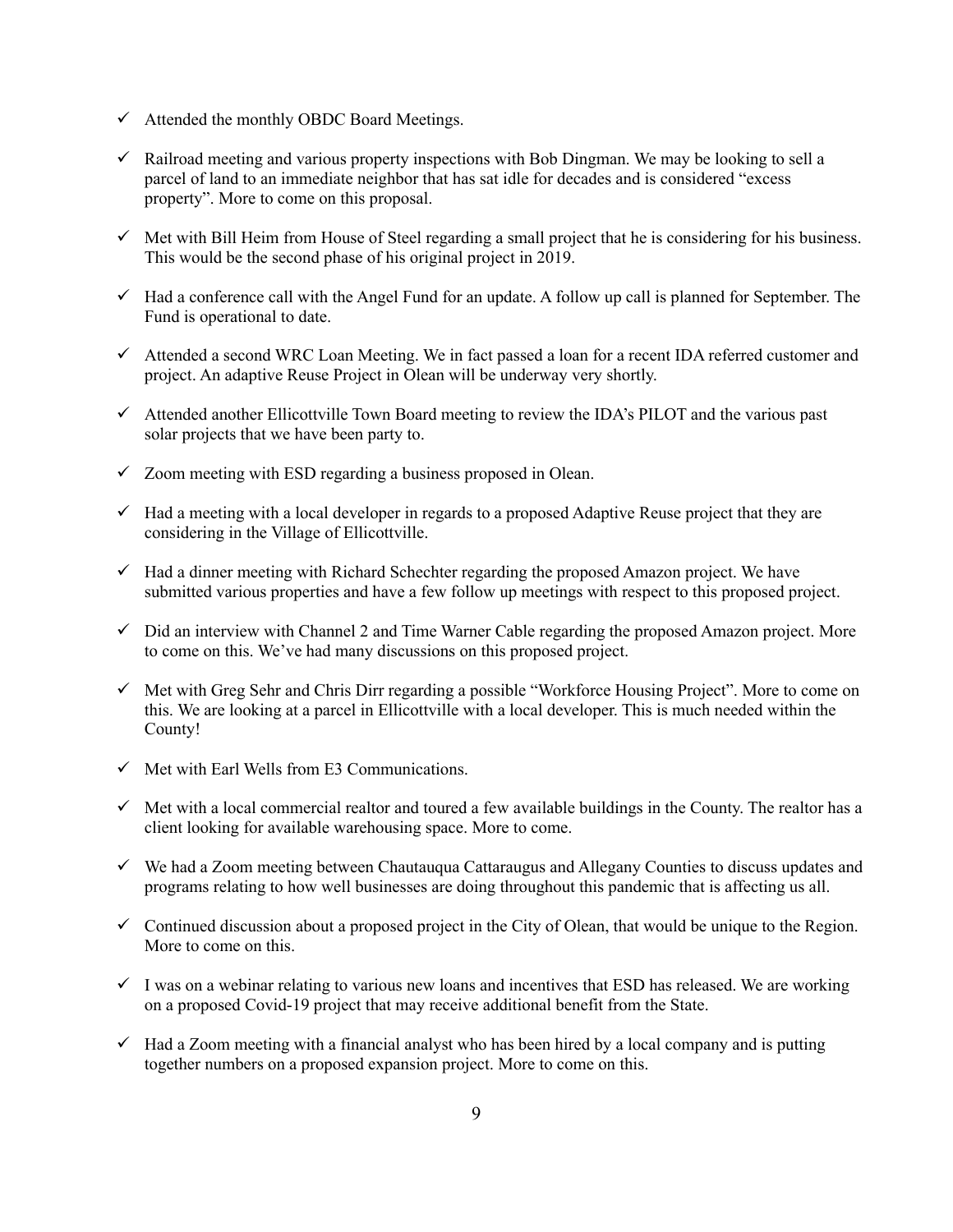- $\checkmark$  Met with Joanne Campanga and The Vistage Group to discuss Cattaraugus County projects and recent investments.
- $\checkmark$  Met with a local real estate investor who is considering purchasing a few existing buildings in the North part of the County. The investor is mulling the offers over and will be in touch.
- $\checkmark$  Attended Town of Portville Neighbor Session on the proposed three (3) solar projects within the Town. Was 3+ hours.
- $\checkmark$  Met with Assemblyman Giglio and State Senator Borrello.
- $\checkmark$  Zoom meeting with OBDC and African American Center.

*Mr. Wiktor asked the CCIDA Board to suspend this year's Annual Dinner meeting due to Covid 19 restrictions. We still plan on having our October 20, 2020 CCIDA Board Meeting at 11:15 a.m.*

## **-External (Points of Interest relating to the CCIDA):**

- ! **Virtual NYSEDC Annual Meeting:** I will be attending the Board meeting in person on August 31, 2020. The Annual conference has been rescheduled to September 1<sup>st</sup> and 2n in Cooperstown, N.Y. via virtual. I will also be attending the sessions on line.
- ! **Proposed Amazon Warehouse –** August 14, 2020 Press release by Earl Wells of e3communications in regards to the CCIDA throwing Cattaraugus County in the ring for bringing the Amazon Warehouse location to Cattaraugus County. This site location will be tricky as they are looking for 100-acre site. We will continue to work with the developer to see if Cattaraugus County can assist them in any way.
- ! **Buffalo Area Independent Real Estate Report:** Recent commercial real estate report noting the effects on the market due to the Covid-19 Pandemic.
- ! **WGRZ.com:** Major Investment will redevelop Manufacturers Hanover Building in Olean, NY. Recent article and news story about the project.
- $\checkmark$  **Holiday Valley:** Holiday Valley has made another substantial investment in the 2020-2021. A highlight of their \$3M+ investment that they are making to the Resort this summer!
- ! **Invitation to Informational Call re: Long Term direct federal lending for Covid 19 response supply and services.**Meeting to discuss newly released financing opportunities.
- ! **Screenshot:** August 27, 2020 Launch of Space X. Awesome news story relating to NES Bearings and their product!
- $\checkmark$  **JCC Focus Group:**: JCC Holding a focus group on future Clean Energy. Asked to be part of focus group on ways JCC can assist in growing their programs with the advent of the many commercial solar farms in the region.
- ! **WNY REDC:** Regional Recovery Strategy Participation.
- ! **Zoom Call:** Zoom Call with Tom Reed participated on August 3, 2020.